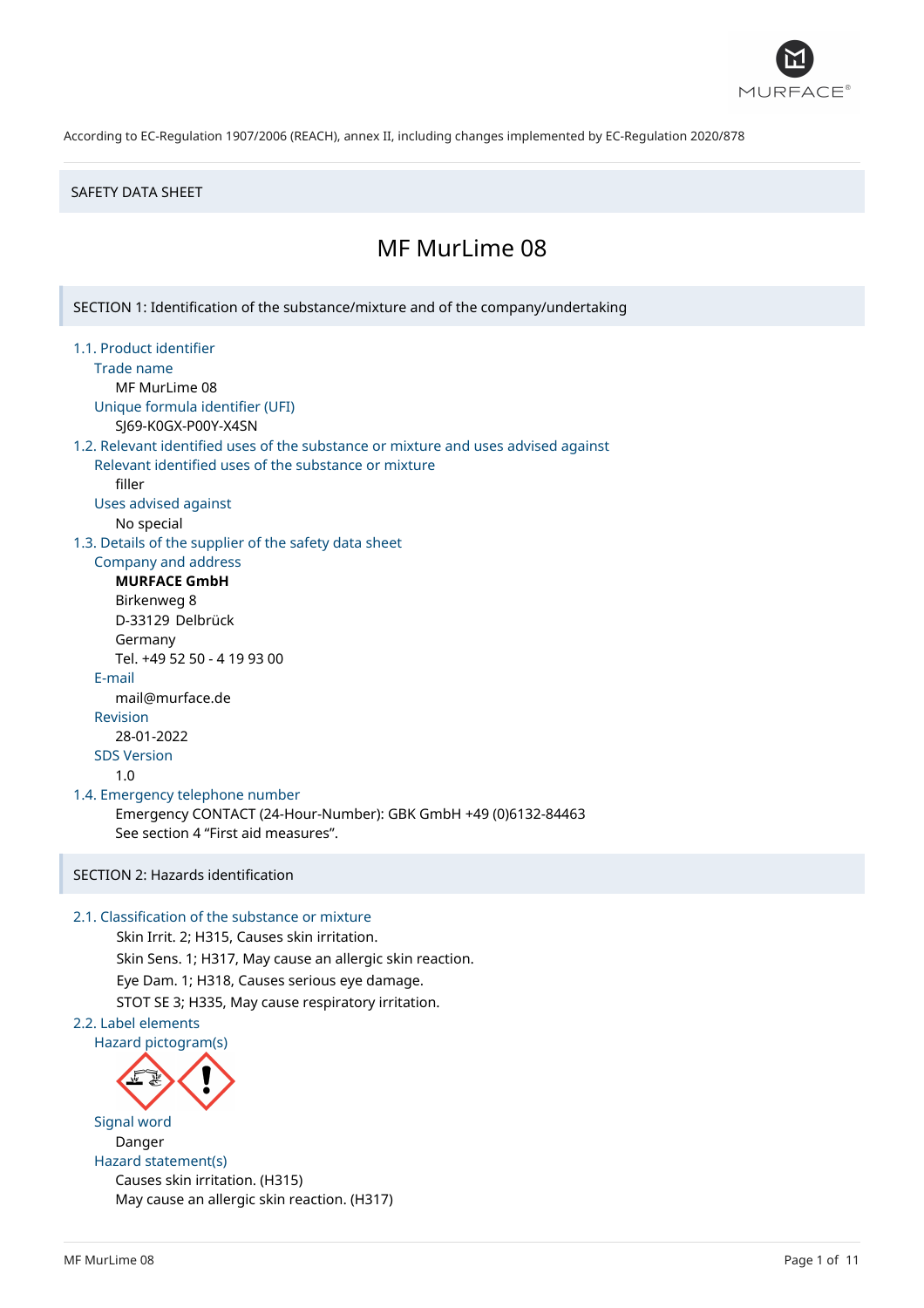

| Causes serious eye damage. (H318)<br>May cause respiratory irritation. (H335)<br>Safety statement(s)           |  |
|----------------------------------------------------------------------------------------------------------------|--|
| General                                                                                                        |  |
|                                                                                                                |  |
| Prevention                                                                                                     |  |
| Wear eye protection/protective gloves/protective clothing. (P280)<br>Avoid breathing dust. (P261)              |  |
| Response                                                                                                       |  |
| IF IN EYES: Rinse cautiously with water for several minutes. Remove contact lenses, if present and easy to do. |  |
| Continue rinsing. (P305+P351+P338)                                                                             |  |
| Immediately call a POISON CENTER/doctor. (P310)                                                                |  |
| <b>Storage</b>                                                                                                 |  |
| Store in a well-ventilated place. Keep container tightly closed. (P403+P233)                                   |  |
| <b>Disposal</b>                                                                                                |  |
| Dispose of contents/container to an approved waste disposal plant. (P501)                                      |  |
| Hazardous substances                                                                                           |  |
| Calcium dihydroxide                                                                                            |  |
| <b>Portland Cement</b>                                                                                         |  |
| 2.3. Other hazards                                                                                             |  |
| <b>Additional labelling</b>                                                                                    |  |
| Not applicable                                                                                                 |  |
| <b>Additional warnings</b>                                                                                     |  |
| This mixture/product does not contain any substances considered to meet the criteria classifying them as PBT   |  |
| and/or vPvB.                                                                                                   |  |

## SECTION 3: Composition/information on ingredients

## 3.2. Mixtures

| Product/substance      | Identifiers                                                      | % w/w           | Classification                                                                    | Note  |
|------------------------|------------------------------------------------------------------|-----------------|-----------------------------------------------------------------------------------|-------|
| <b>Portland Cement</b> | CAS No.: 65997-15-1<br>EC No.: 266-043-4<br>REACH:<br>Index No.: | $>= 0.1 - 25%$  | Skin Irrit. 2, H315<br>Skin Sens. 1B, H317<br>Eye Dam. 1, H318<br>STOT SE 3, H335 |       |
| Calcium dihydroxide    | CAS No.: 1305-62-0<br>EC No.: 215-137-3<br>REACH:<br>Index No.:  | $>= 0.1 - 25\%$ | Skin Irrit. 2, H315<br>Eye Dam. 1, H318<br><b>STOT SE 3, H335</b>                 | $[1]$ |

-----

See full text of H-phrases in section 16. Occupational exposure limits are listed in section 8, if these are available. Other information

[1] European occupational exposure limit

## SECTION 4: First aid measures

4.1. Description of first aid measures General information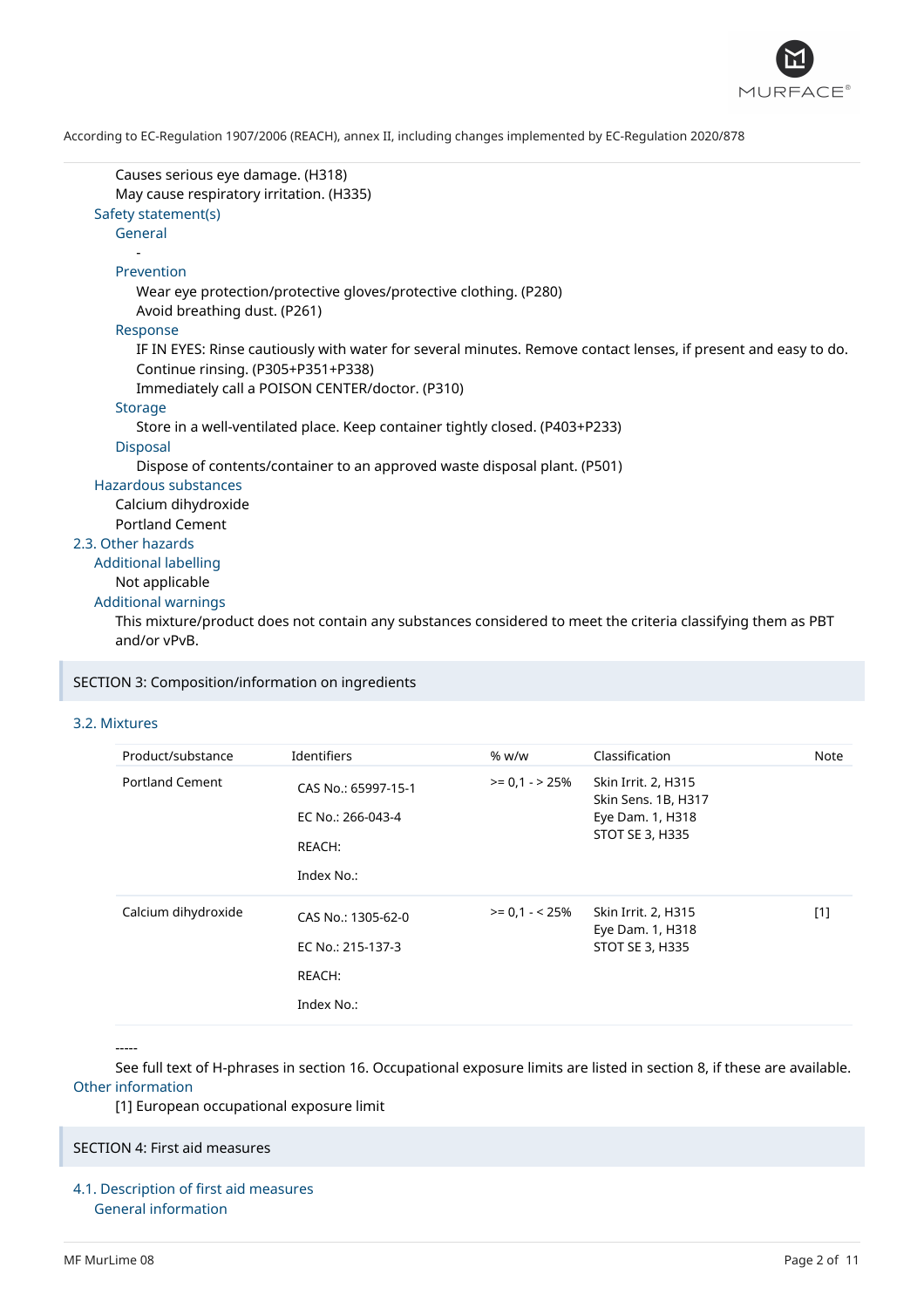

In the case of accident: Contact a doctor or casualty department – take the label or this safety data sheet. Contact a doctor if in doubt about the injured person's condition or if the symptoms persist. Never give an unconscious person water or other drink.

#### Inhalation

Upon breathing difficulties or irritation of the respiratory tract: Bring the person into fresh air and stay with him/her.

#### Skin contact

IF ON SKIN: Wash with plenty of water and soap.

Remove contaminated clothing and shoes. Ensure to wash exposed skin thoroughly with water and soap. DO NOT use solvents or thinners.

If skin irritation occurs: Get medical advice/attention.

#### Eye contact

Upon irritation of the eye: Remove contact lenses. Flush eyes with plenty of water or salt water (20-30°C) for at least 15 minutes and continue until irritation stops. Make sure you flush under the upper and lower eyelids. Seek medical assistance immediately and continue flushing during transport.

### Ingestion

Provide plenty of water for the person to drink and stay with him/her. In case of malaise, seek medical advice immediately and bring the safety data sheet or label from the product. Do not induce vomiting, unless recommended by the doctor. Have the victim lean forward with head down to avoid inhalation of- or choking on vomited material.

#### Burns

Not applicable

## 4.2. Most important symptoms and effects, both acute and delayed

Sensitisation: This product contains substances, which may trigger allergic reaction upon dermal contact. Manifestation of allergic reactions typically takes place within 12-72 hours after exposure.

Irritation effects: This product contains substances, which may cause irritation upon exposure to skin, eyes or lungs. Exposure may result in an increased absorption potential of other hazardous substances at the area of exposure.

#### 4.3. Indication of any immediate medical attention and special treatment needed

IF exposed or concerned:

Get immediate medical advice/attention.

If skin irritation or rash occurs: Get medical advice/attention.

### Information to medics

Bring this safety data sheet or the label from this product.

#### SECTION 5: Firefighting measures

## 5.1. Extinguishing media

Suitable extinguishing media: Alcohol-resistant foam, carbon dioxide, powder, water mist.

Unsuitable extinguishing media: Waterjets should not be used, since they can spread the fire.

## 5.2. Special hazards arising from the substance or mixture

Fire will result in dense smoke. Exposure to combustion products may harm your health. Closed containers, which are exposed to fire, should be cooled with water. Do not allow fire-extinguishing water to enter the sewage system and nearby surface waters.

### 5.3. Advice for firefighters

Wear self-contained breathing apparatus and protective clothing to prevent contact. Upon direct exposure contact The National Poisons Information Service (dial 111, 24 h service) in order to obtain further advice.

SECTION 6: Accidental release measures

## 6.1. Personal precautions, protective equipment and emergency procedures Avoid direct contact with spilled substances.

## 6.2. Environmental precautions

Avoid discharge to lakes, streams, sewers, etc.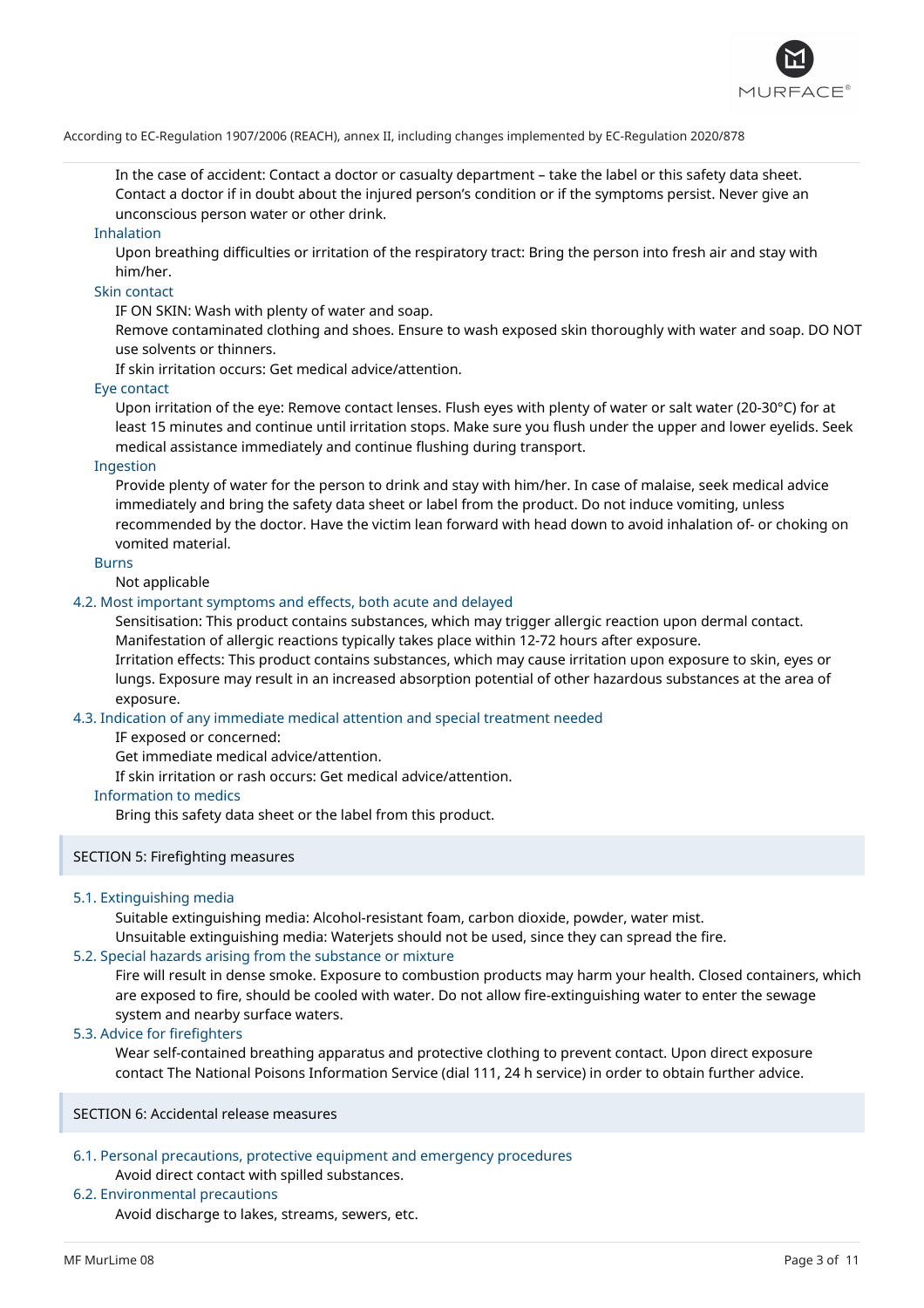

#### 6.3. Methods and material for containment and cleaning up

Collect spills carefully. Moist the material with water in order to prevent the formation and propagation of dust. To the extent possible cleaning is performed with normal cleaning agents. Avoid use of solvents.

## 6.4. Reference to other sections

See section 13 on "Disposal considerations" in regard of handling of waste.

See section 8 "Exposure controls/personal protection" for protective measures.

#### SECTION 7: Handling and storage

#### 7.1. Precautions for safe handling

Avoid direct contact with the product.

Smoking, drinking and consumption of food is not allowed in the work area.

See section 8 "Exposure controls/personal protection" for information on personal protection.

#### 7.2. Conditions for safe storage, including any incompatibilities

Containers that have been opened must be carefully resealed and kept upright to prevent leakage.

Powder trickling out onto the floor or onto other containers must be prevented.

Recommended storage material

Keep only in original packaging.

## Storage temperature

Room temperature 18 to 23°C (Storage on stock, 3 to 8°C)

## Incompatible materials

Strong acids, strong bases, strong oxidizing agents, and strong reducing agents.

### 7.3. Specific end use(s)

This product should only be used for applications quoted in section 1.2

## SECTION 8: Exposure controls/personal protection

## 8.1. Control parameters

 $\overline{a}$ 

#### $\overline{a}$ Portland Cement

Long term exposure limit (8 hours) (mg/m<sup>3</sup>): 10(inhalable)/4(respirable)

Calcium dihydroxide

Long term exposure limit (8 hours) (mg/m<sup>3</sup>): 5(inhalable)/1(respirable) Short term exposure limit (15 minutes) (mg/m<sup>3</sup>): 4(respirable)

The Control of Substances Hazardous to Health Regulations 2002. SI 2002/2677 The Stationery Office 2002. EH40/2005 Workplace exposure limits (Fourth Edition 2020).

## DNEL

No data available

## PNEC

| Product/substance<br><b>PNEC</b><br>Route of exposure<br>Duration of Exposure | Calcium dihydroxide<br>0,0035 mg/kg<br>Soil            |
|-------------------------------------------------------------------------------|--------------------------------------------------------|
| Product/substance<br><b>PNEC</b><br>Route of exposure<br>Duration of Exposure | Calcium dihydroxide<br>0,0067<br>Marine water sediment |
| Donald at the determination                                                   | والمستند والمستطالة والمستند والمسترد والمستر          |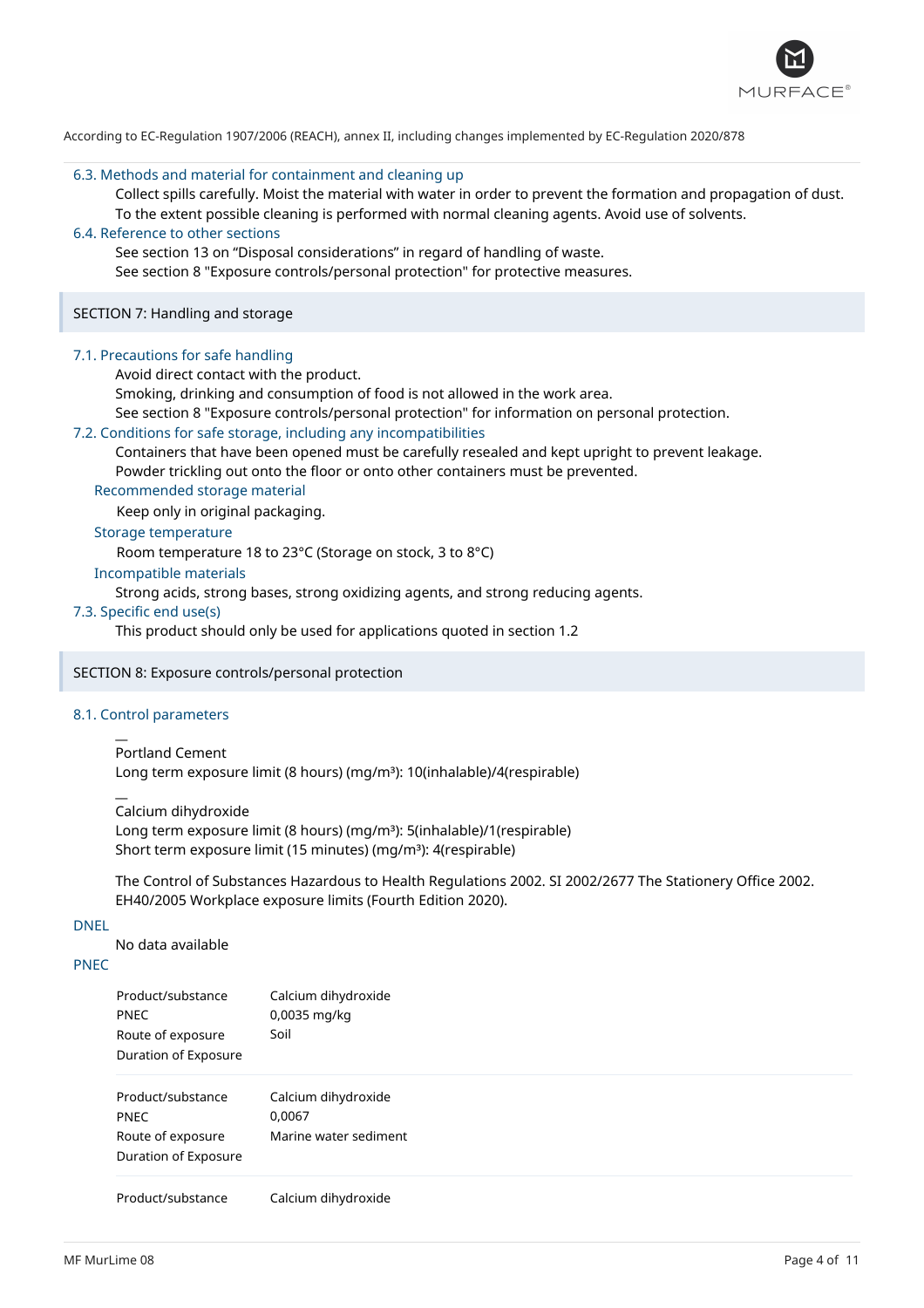

| <b>PNEC</b><br>Route of exposure<br>Duration of Exposure                      | $0,067$ mg/kg<br>Freshwater sediment               |
|-------------------------------------------------------------------------------|----------------------------------------------------|
| Product/substance<br><b>PNEC</b><br>Route of exposure<br>Duration of Exposure | Calcium dihydroxide<br>0,0016 mg/L<br>Marine water |
| Product/substance<br><b>PNEC</b><br>Route of exposure<br>Duration of Exposure | Calcium dihydroxide<br>$0,016$ mg/L<br>Freshwater  |

#### 8.2. Exposure controls

Compliance with the given occupational exposure limits values should be controlled on a regular basis. General recommendations

Smoking, drinking and consumption of food is not allowed in the work area.

#### Exposure scenarios

There are no exposure scenarios implemented for this product.

## Exposure limits

Professional users are subjected to the legally set maximum concentrations for occupational exposure. See occupational hygiene limit values above.

## Appropriate technical measures

Airborne gas and dust concentrations must be kept at a minimum and below current limit values (see above). Installation of a local exhaust system if normal air flow in the work room is not sufficient is recommended. Ensure emergency eyewash and -showers are clearly marked.

### Hygiene measures

Take off contaminated clothing and wash it before reuse.

#### Measures to avoid environmental exposure

#### No specific requirements

Individual protection measures, such as personal protective equipment

#### **Generally**

Use only CE marked protective equipment.

#### No specific requirements

#### Respiratory Equipment

| Type                                      | Class          | Colour | Standards                |  |
|-------------------------------------------|----------------|--------|--------------------------|--|
| S/SL                                      | P <sub>1</sub> | White  | <b>EN149</b>             |  |
| Skin protection                           |                |        |                          |  |
| Recommended                               | Type/Category  |        | Standards                |  |
| Dedicated work clothing<br>should be worn | $\blacksquare$ |        | $\overline{\phantom{a}}$ |  |

## Hand protection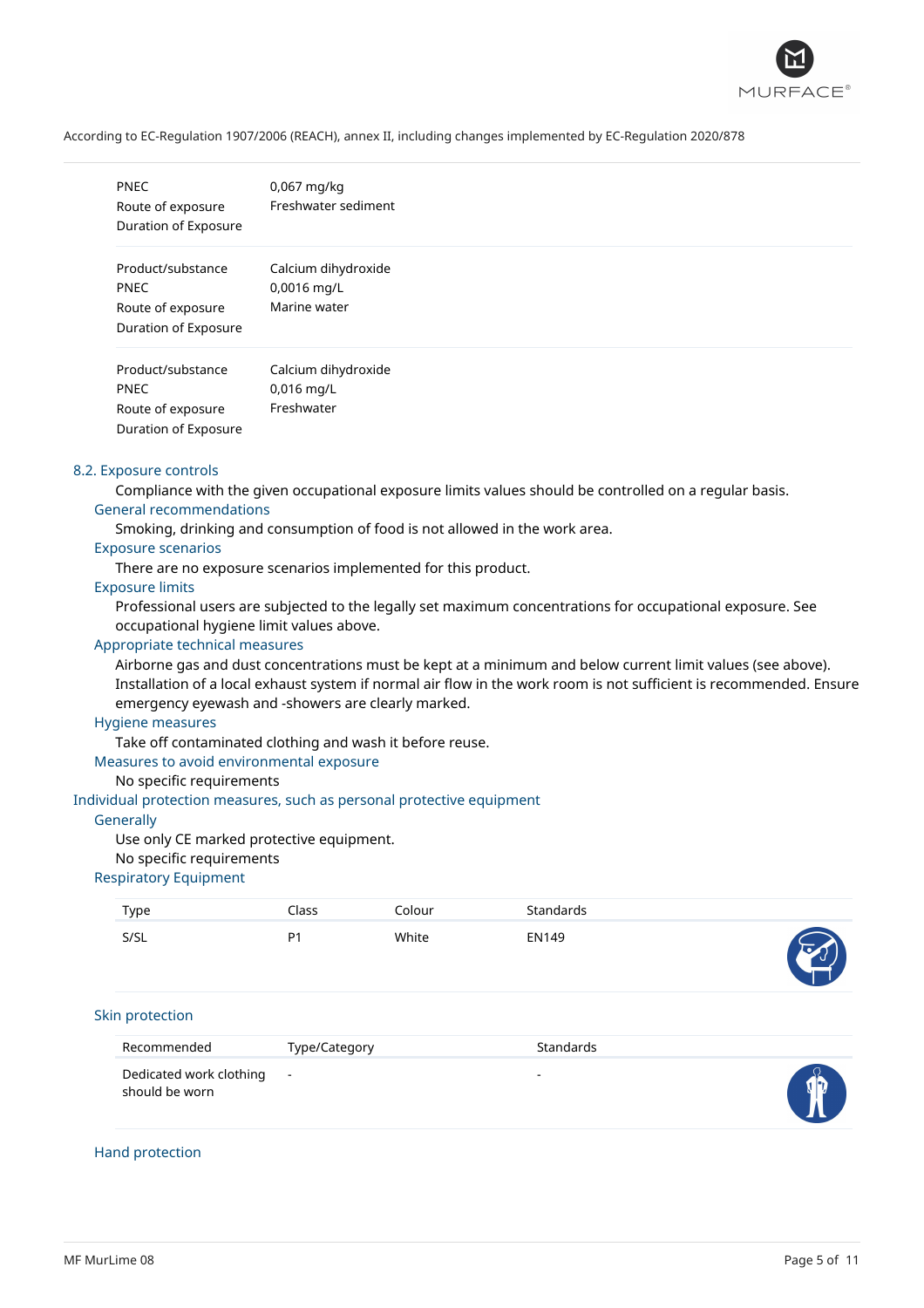

| Material                                                                                                                                                                                                                                                                                                                                                                                                                                                                                  | Glove thickness (mm)                                                                                                                                                                                                                                                                              | Breakthrough time (min.) | Standards |  |
|-------------------------------------------------------------------------------------------------------------------------------------------------------------------------------------------------------------------------------------------------------------------------------------------------------------------------------------------------------------------------------------------------------------------------------------------------------------------------------------------|---------------------------------------------------------------------------------------------------------------------------------------------------------------------------------------------------------------------------------------------------------------------------------------------------|--------------------------|-----------|--|
| Nitrile                                                                                                                                                                                                                                                                                                                                                                                                                                                                                   | $0,11-0,14$                                                                                                                                                                                                                                                                                       |                          | EN374-2   |  |
| Eye protection                                                                                                                                                                                                                                                                                                                                                                                                                                                                            |                                                                                                                                                                                                                                                                                                   |                          |           |  |
| Type                                                                                                                                                                                                                                                                                                                                                                                                                                                                                      | Standards                                                                                                                                                                                                                                                                                         |                          |           |  |
| Safety glasses                                                                                                                                                                                                                                                                                                                                                                                                                                                                            | <b>EN166</b>                                                                                                                                                                                                                                                                                      |                          |           |  |
| SECTION 9: Physical and chemical properties                                                                                                                                                                                                                                                                                                                                                                                                                                               |                                                                                                                                                                                                                                                                                                   |                          |           |  |
| Physical state<br>Powder<br>Colour<br>White<br>Odour / Odour threshold<br>None<br>pH<br>12<br>Density (g/cm <sup>3</sup> )<br>2.2 (20 $°C$ )<br>Kinematic viscosity<br>Does not apply to solids.<br>Particle characteristics<br>Phase changes<br>Melting point/Freezing point (°C)<br>Does not apply to solids.<br>Boiling point (°C)<br>Does not apply to solids.<br>Vapour pressure<br>Relative vapour density<br>Does not apply to solids.<br>Decomposition temperature (°C)<br>550 °C | 9.1. Information on basic physical and chemical properties<br>Testing not relevant or not possible due to nature of the product.<br>Not applicable - risk of decomposition<br>Softening point/range (waxes and pastes) (°C)<br>Testing not relevant or not possible due to nature of the product. |                          |           |  |
| Data on fire and explosion hazards<br>Flash point (°C)<br>Does not apply to solids.                                                                                                                                                                                                                                                                                                                                                                                                       |                                                                                                                                                                                                                                                                                                   |                          |           |  |
| Ignition (°C)<br>Auto flammability (°C)<br>Lower and upper explosion limit (% v/v)                                                                                                                                                                                                                                                                                                                                                                                                        | Testing not relevant or not possible due to nature of the product.<br>Testing not relevant or not possible due to nature of the product.                                                                                                                                                          |                          |           |  |
| Does not apply to solids.<br>Solubility                                                                                                                                                                                                                                                                                                                                                                                                                                                   |                                                                                                                                                                                                                                                                                                   |                          |           |  |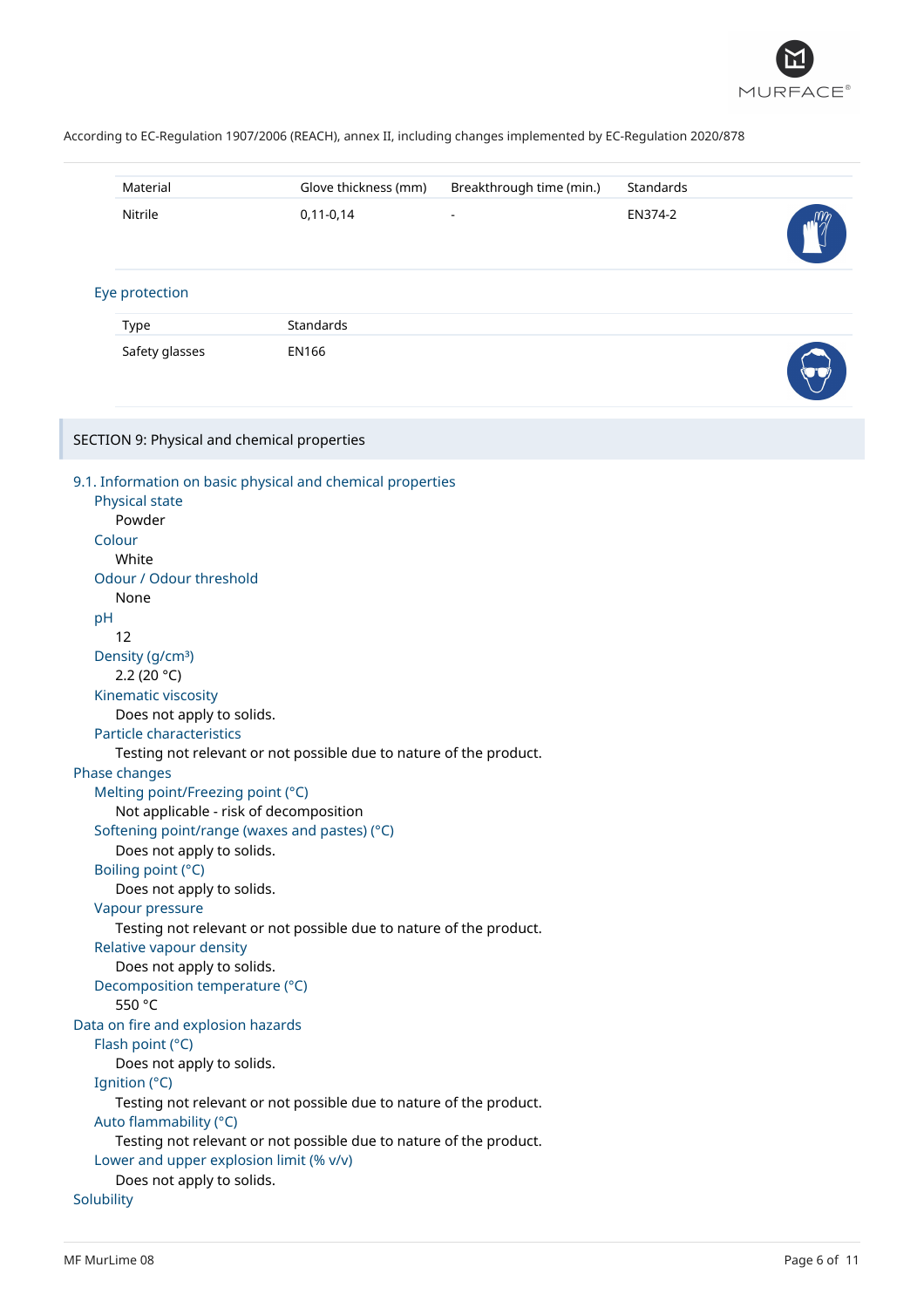

| Solubility in water<br>Soluble<br>n-octanol/water coefficient<br>Testing not relevant or not possible due to nature of the product.<br>Solubility in fat (g/L)<br>Testing not relevant or not possible due to nature of the product.<br>9.2. Other information<br>Other physical and chemical parameters<br>No data available                                                                                                                                                                                                                                                                                                                                                                                                                                                                                                                                                                                                                                                                                         |  |
|-----------------------------------------------------------------------------------------------------------------------------------------------------------------------------------------------------------------------------------------------------------------------------------------------------------------------------------------------------------------------------------------------------------------------------------------------------------------------------------------------------------------------------------------------------------------------------------------------------------------------------------------------------------------------------------------------------------------------------------------------------------------------------------------------------------------------------------------------------------------------------------------------------------------------------------------------------------------------------------------------------------------------|--|
| SECTION 10: Stability and reactivity                                                                                                                                                                                                                                                                                                                                                                                                                                                                                                                                                                                                                                                                                                                                                                                                                                                                                                                                                                                  |  |
| 10.1. Reactivity<br>No data available<br>10.2. Chemical stability<br>The product is stable under the conditions, noted in section 7 "Handling and storage".<br>10.3. Possibility of hazardous reactions<br>No special<br>10.4. Conditions to avoid<br>No special<br>10.5. Incompatible materials<br>Strong acids, strong bases, strong oxidizing agents, and strong reducing agents.<br>10.6. Hazardous decomposition products<br>The product is not degraded when used as specified in section 1.                                                                                                                                                                                                                                                                                                                                                                                                                                                                                                                    |  |
| SECTION 11: Toxicological information                                                                                                                                                                                                                                                                                                                                                                                                                                                                                                                                                                                                                                                                                                                                                                                                                                                                                                                                                                                 |  |
| 11.1. Information on hazard classes as defined in Regulation (EC) No 1272/2008<br><b>Acute toxicity</b><br>Based on available data, the classification criteria are not met.<br>Skin corrosion/irritation<br>Causes skin irritation.<br>Serious eye damage/irritation<br>Causes serious eye damage.<br>Respiratory sensitisation<br>Based on available data, the classification criteria are not met.<br>Skin sensitisation<br>May cause an allergic skin reaction.<br>Germ cell mutagenicity<br>Based on available data, the classification criteria are not met.<br>Carcinogenicity<br>Based on available data, the classification criteria are not met.<br>Reproductive toxicity<br>Based on available data, the classification criteria are not met.<br>STOT-single exposure<br>May cause respiratory irritation.<br>STOT-repeated exposure<br>Based on available data, the classification criteria are not met.<br><b>Aspiration hazard</b><br>Based on available data, the classification criteria are not met. |  |
| 11.2. Information on other hazards                                                                                                                                                                                                                                                                                                                                                                                                                                                                                                                                                                                                                                                                                                                                                                                                                                                                                                                                                                                    |  |

#### 11.2. Information on other hazards

### Long term effects

Irritation effects: This product contains substances, which may cause irritation upon exposure to skin, eyes or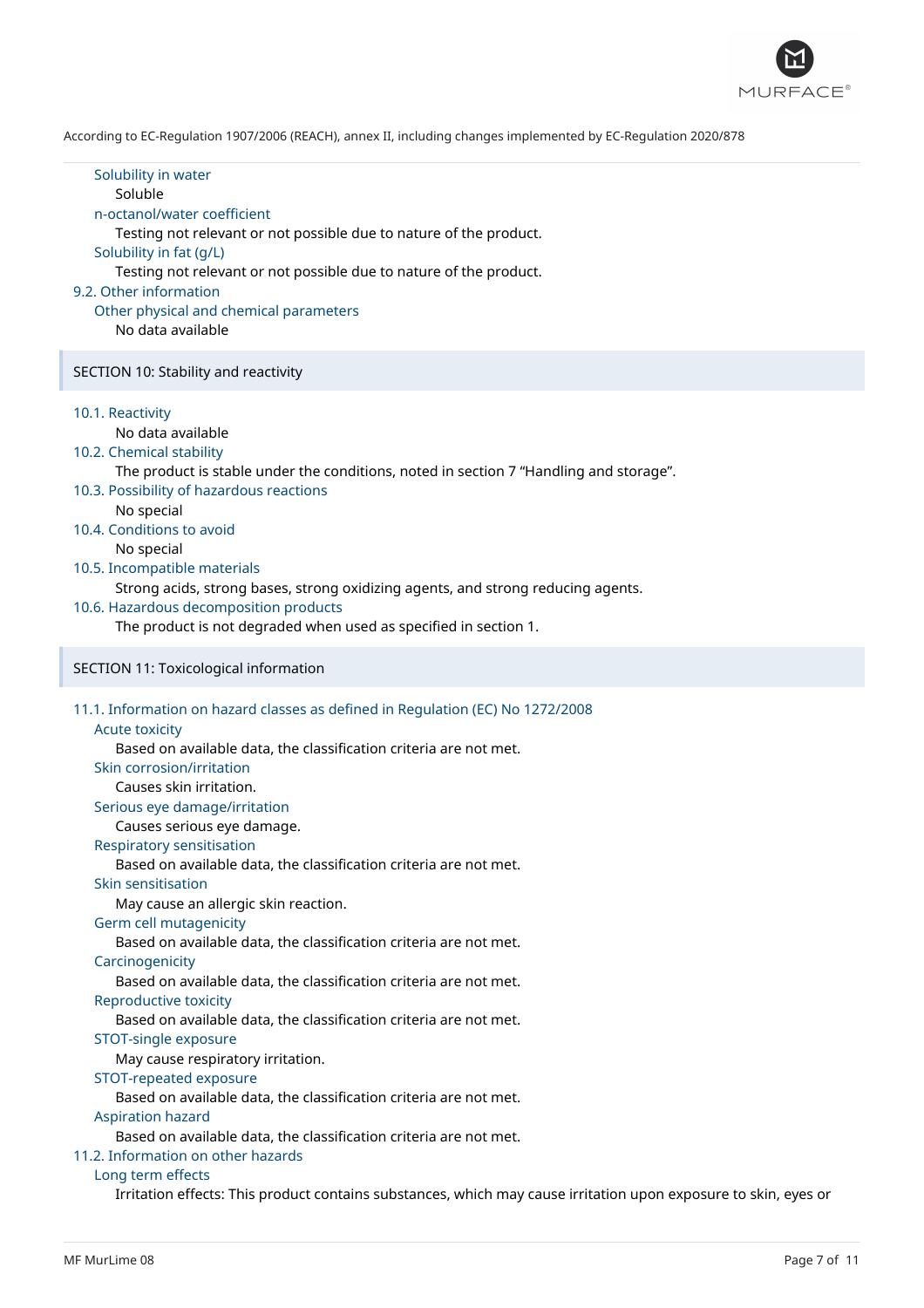

lungs. Exposure may result in an increased absorption potential of other hazardous substances at the area of exposure.

Endocrine disrupting properties No special Other information No special

## SECTION 12: Ecological information

## 12.1. Toxicity

| Product/substance<br>Test method | Calcium dihydroxide |  |
|----------------------------------|---------------------|--|
| Species                          | Fish                |  |
| Compartment                      |                     |  |
| Duration                         | 28 days             |  |
| Test                             | <b>NOEC</b>         |  |
| Result                           | 0,16 mg/L           |  |
| Other information                |                     |  |
| Product/substance<br>Test method | Calcium dihydroxide |  |
| Species                          | Algae               |  |
| Compartment                      |                     |  |
| Duration                         | 72 hours            |  |
| Test                             | <b>LC50</b>         |  |
| Result                           | 12,7 mg/L           |  |
| Other information                |                     |  |
|                                  |                     |  |
| Product/substance                | Calcium dihydroxide |  |
| Test method                      |                     |  |
| Species                          | Daphnia             |  |
| Compartment                      |                     |  |
| Duration                         | 48 hours            |  |
| Test                             | <b>EC50</b>         |  |
| Result                           | 12,6 mg/L           |  |
| Other information                |                     |  |
| Product/substance                | Calcium dihydroxide |  |
| Test method                      |                     |  |
| Species                          | Daphnia             |  |
| Compartment                      |                     |  |
| Duration                         | 21 days             |  |
| Test                             | <b>NOEC</b>         |  |
| Result                           | 0,317 mg/L          |  |
| Other information                |                     |  |

## 12.3. Bioaccumulative potential

No data available

## 12.4. Mobility in soil

No data available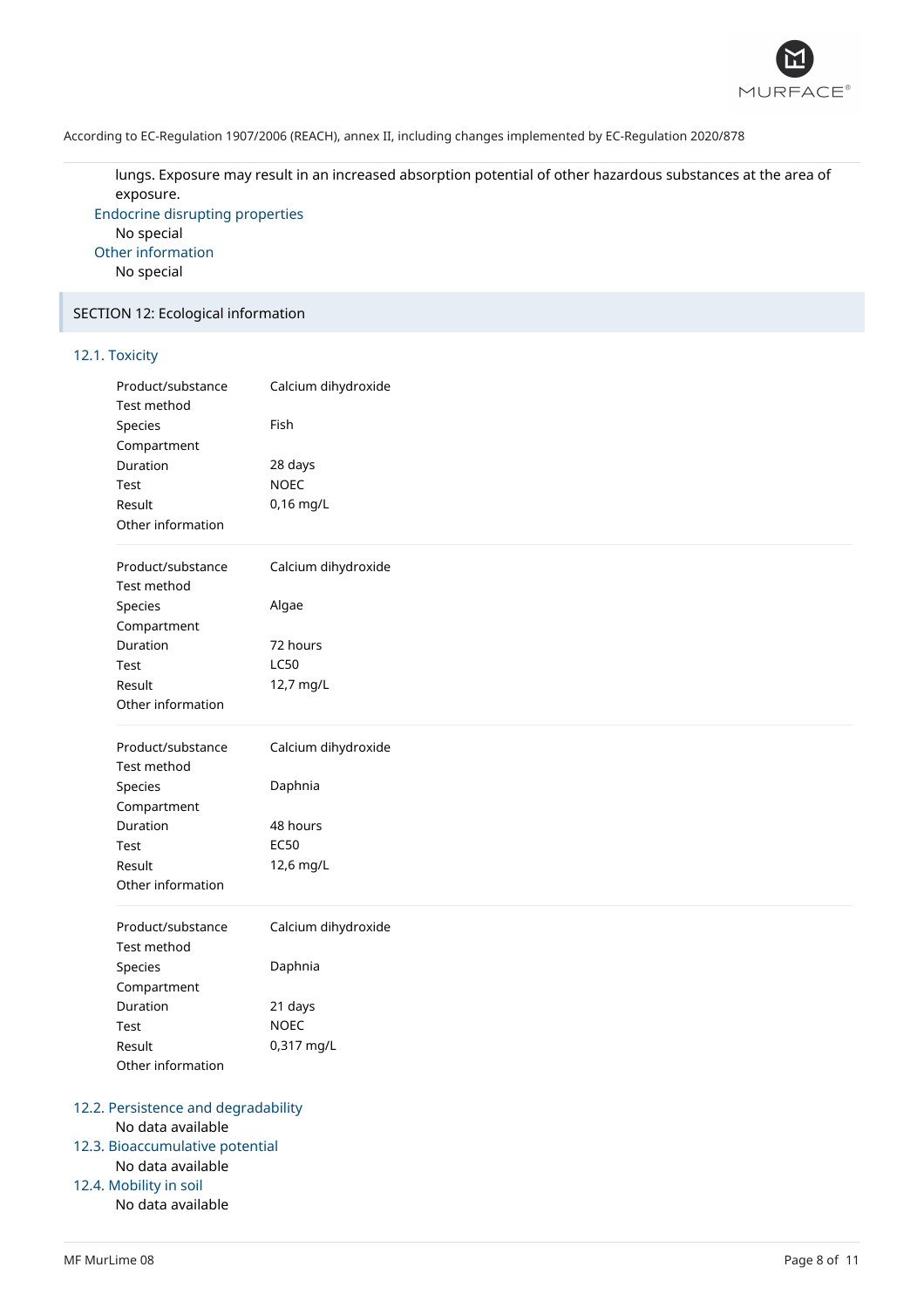

#### 12.5. Results of PBT and vPvB assessment

This mixture/product does not contain any substances considered to meet the criteria classifying them as PBT and/or vPvB.

- 12.6. Endocrine disrupting properties
	- No special
- 12.7. Other adverse effects

No special

SECTION 13: Disposal considerations

#### 13.1. Waste treatment methods

Product is covered by the regulations on hazardous waste.

HP 4 - Irritant (skin irritation and eye damage)

HP 5 - Specific Target Organ Toxicity (STOT)/Aspiration Toxicity

HP 13 – Sensitising

Dispose of contents/container to an approved waste disposal plant.

Regulation (EU) No 1357/2014 of 18 December 2014 on waste.

## EWC code

08 01 11\* Waste paint and varnish containing organic solvents or other dangerous substances

## Specific labelling

## Not applicable

## Contaminated packing

Packaging containing residues of the product must be disposed of similarly to the product.

### SECTION 14: Transport information

#### 14.1. - 14.4.

Not dangerous goods according to ADR, IATA and IMDG.

## ADR/RID

Not applicable

## IMDG

Not applicable

```
MARINE POLLUTANT
```
## No

**IATA** 

- Not applicable
- 14.5. Environmental hazards
	- Not applicable
- 14.6. Special precautions for user

Not applicable

14.7. Maritime transport in bulk according to IMO instruments No data available

## SECTION 15: Regulatory information

- 15.1. Safety, health and environmental regulations/legislation specific for the substance or mixture Restrictions for application
	- Restricted to professional users.

People under the age of 18 shall not be exposed to this product.

Demands for specific education

## No specific requirements

SEVESO - Categories / dangerous substances

Not applicable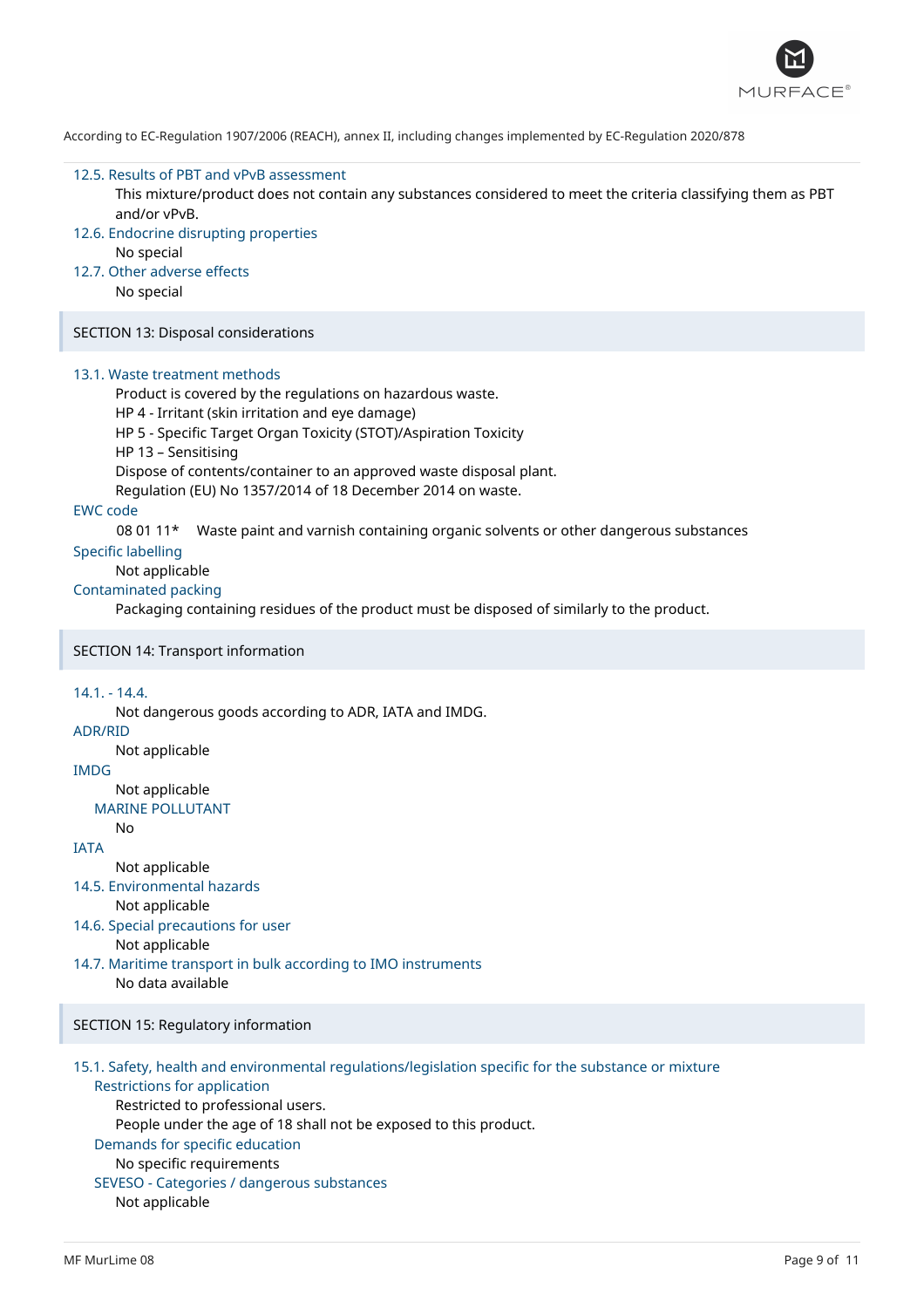

| <b>Additional information</b><br>Not applicable<br><b>Sources</b><br>The Management of Health and Safety at Work Regulations 1999<br>Regulation (EU) No 1357/2014 of 18 December 2014 on waste.<br>CLP Regulation (EC) No 1272/2008, as retained and amended in UK law.<br>EC-Regulation 1907/2006 (REACH), as amended by UK REACH Regulations SI 2019/758<br>15.2. Chemical safety assessment<br>No.                                                                                                                                                                                                                                                                                                                                                                                                                                                                                                                                                                                                                                                                                                                                                                                                                                                                                                                                                                                                                                                                                                                                                                                                                                                                                                                                                                                                                                                                                                                                                                                                                                                                                                                                                                                                         |
|---------------------------------------------------------------------------------------------------------------------------------------------------------------------------------------------------------------------------------------------------------------------------------------------------------------------------------------------------------------------------------------------------------------------------------------------------------------------------------------------------------------------------------------------------------------------------------------------------------------------------------------------------------------------------------------------------------------------------------------------------------------------------------------------------------------------------------------------------------------------------------------------------------------------------------------------------------------------------------------------------------------------------------------------------------------------------------------------------------------------------------------------------------------------------------------------------------------------------------------------------------------------------------------------------------------------------------------------------------------------------------------------------------------------------------------------------------------------------------------------------------------------------------------------------------------------------------------------------------------------------------------------------------------------------------------------------------------------------------------------------------------------------------------------------------------------------------------------------------------------------------------------------------------------------------------------------------------------------------------------------------------------------------------------------------------------------------------------------------------------------------------------------------------------------------------------------------------|
| SECTION 16: Other information                                                                                                                                                                                                                                                                                                                                                                                                                                                                                                                                                                                                                                                                                                                                                                                                                                                                                                                                                                                                                                                                                                                                                                                                                                                                                                                                                                                                                                                                                                                                                                                                                                                                                                                                                                                                                                                                                                                                                                                                                                                                                                                                                                                 |
| Full text of H-phrases as mentioned in section 3<br>H315, Causes skin irritation.<br>H317, May cause an allergic skin reaction.<br>H318, Causes serious eye damage.<br>H335, May cause respiratory irritation.<br>Abbreviations and acronyms<br>ADN = European Provisions concerning the International Carriage of Dangerous Goods by Inland Waterway<br>ADR = The European Agreement concerning the International Carriage of Dangerous Goods by Road<br>ATE = Acute Toxicity Estimate<br><b>BCF = Bioconcentration Factor</b><br><b>CAS = Chemical Abstracts Service</b><br>CE = Conformité Européenne<br>CLP = Classification, Labelling and Packaging Regulation [Regulation (EC) No. 1272/2008]<br>CSA = Chemical Safety Assessment<br>CSR = Chemical Safety Report<br><b>DMEL = Derived Minimal Effect Level</b><br>DNEL = Derived No Effect Level<br>EINECS = European Inventory of Existing Commercial chemical Substances<br>ES = Exposure Scenario<br>EUH statement = CLP-specific Hazard statement<br><b>EWC</b> = European Waste Catalogue<br>GHS = Globally Harmonized System of Classification and Labelling of Chemicals<br>IARC = International Agency for Research on Cancer (IARC)<br>IATA = International Air Transport Association<br><b>IBC</b> = Intermediate Bulk Container<br><b>IMDG</b> = International Maritime Dangerous Goods<br>LogPow = logarithm of the octanol/water partition coefficient<br>MARPOL = International Convention for the Prevention of Pollution From Ships, 1973 as modified by the Protocol<br>of 1978. ("Marpol" = marine pollution)<br>OECD = Organisation for Economic Co-operation and Development<br>PBT = Persistent, Bioaccumulative and Toxic<br>PNEC = Predicted No Effect Concentration<br>RID = The Regulations concerning the International Carriage of Dangerous Goods by Rail<br><b>RRN = REACH Registration Number</b><br>SCL = A specific concentration limit.<br>SVHC = Substances of Very High Concern<br>STOT-RE = Specific Target Organ Toxicity - Repeated Exposure<br>STOT-SE = Specific Target Organ Toxicity - Single Exposure<br>TWA = Time weighted average<br><b>UN = United Nations</b><br>UVCB = Complex hydrocarbon substance |
| VOC = Volatile Organic Compound                                                                                                                                                                                                                                                                                                                                                                                                                                                                                                                                                                                                                                                                                                                                                                                                                                                                                                                                                                                                                                                                                                                                                                                                                                                                                                                                                                                                                                                                                                                                                                                                                                                                                                                                                                                                                                                                                                                                                                                                                                                                                                                                                                               |

I